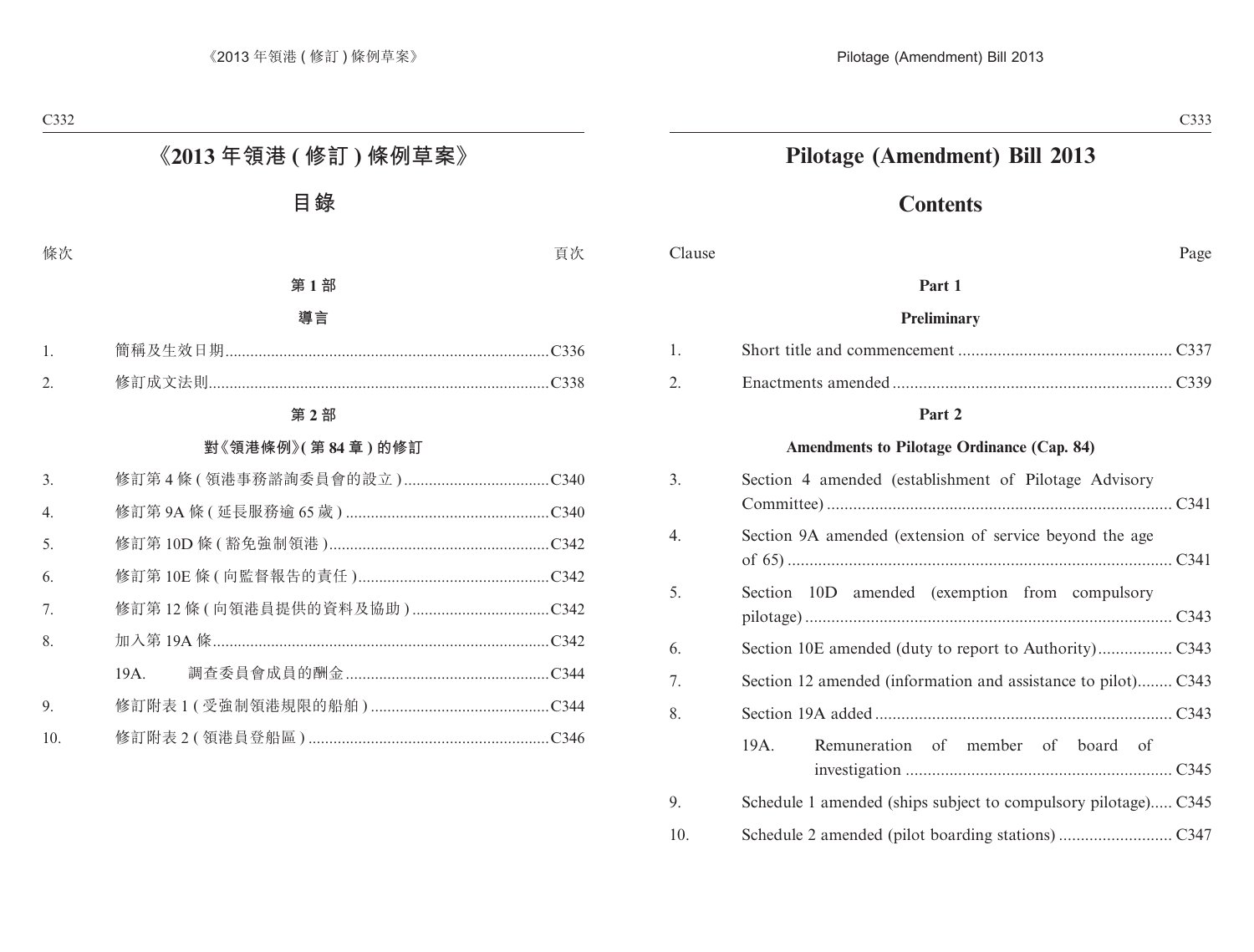|                                                                         | C <sub>335</sub>                                             |  |  |  |  |  |
|-------------------------------------------------------------------------|--------------------------------------------------------------|--|--|--|--|--|
| Clause                                                                  | Page                                                         |  |  |  |  |  |
|                                                                         | Part 3                                                       |  |  |  |  |  |
|                                                                         | Amendments to Pilotage Order (Cap. 84 sub. leg. C)           |  |  |  |  |  |
| 11.                                                                     | Paragraph 9 amended (remuneration of apprentice pilots) C349 |  |  |  |  |  |
| 12.                                                                     | First Schedule amended (appropriate experience of            |  |  |  |  |  |
|                                                                         | Part 4                                                       |  |  |  |  |  |
| Consequential Amendments to Pilotage (Dues) Order (Cap. 84 sub. leg. D) |                                                              |  |  |  |  |  |

13. Schedule amended..................................................................... C359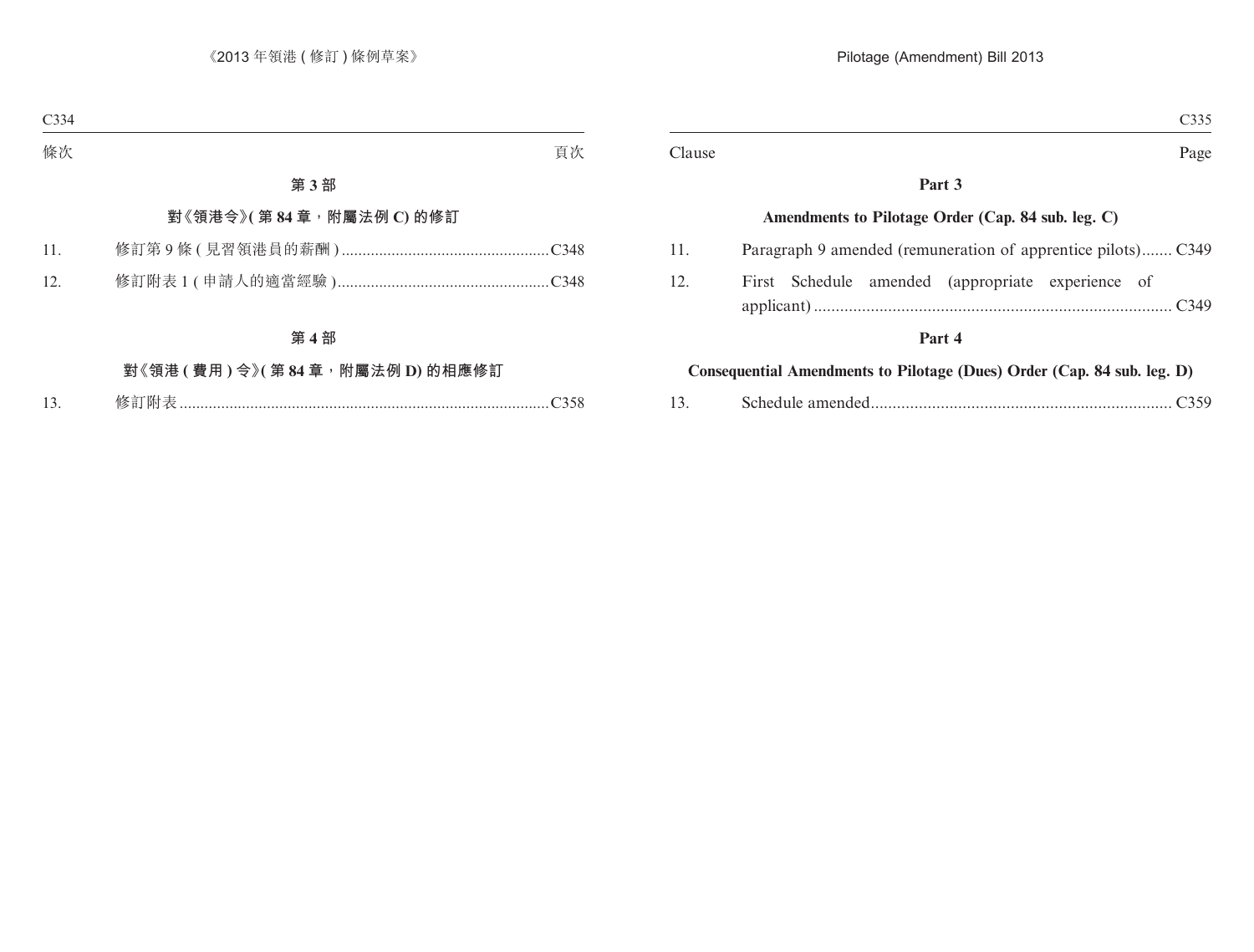# A BILL

# To

Amend the Pilotage Ordinance and its subsidiary legislation to enable the renewal of certain classes of licences held by pilots about to attain or having attained the age of 65 but below the age of 68; to remove the requirement of compulsory pilotage for certain ships on certain routes; to change the location of a pilot boarding station; and to provide for miscellaneous amendments for improving the operation of the Ordinance, and for incidental and related matters.

Enacted by the Legislative Council.

# **Part 1**

# **Preliminary**

### **1. Short title and commencement**

- (1) This Ordinance may be cited as the Pilotage (Amendment) Ordinance 2013.
- (2) Subject to subsection (3), this Ordinance comes into operation on the day on which it is published in the Gazette.
- (3) Section 5 comes into operation on a day to be appointed by the Secretary for Transport and Housing by notice published in the Gazette.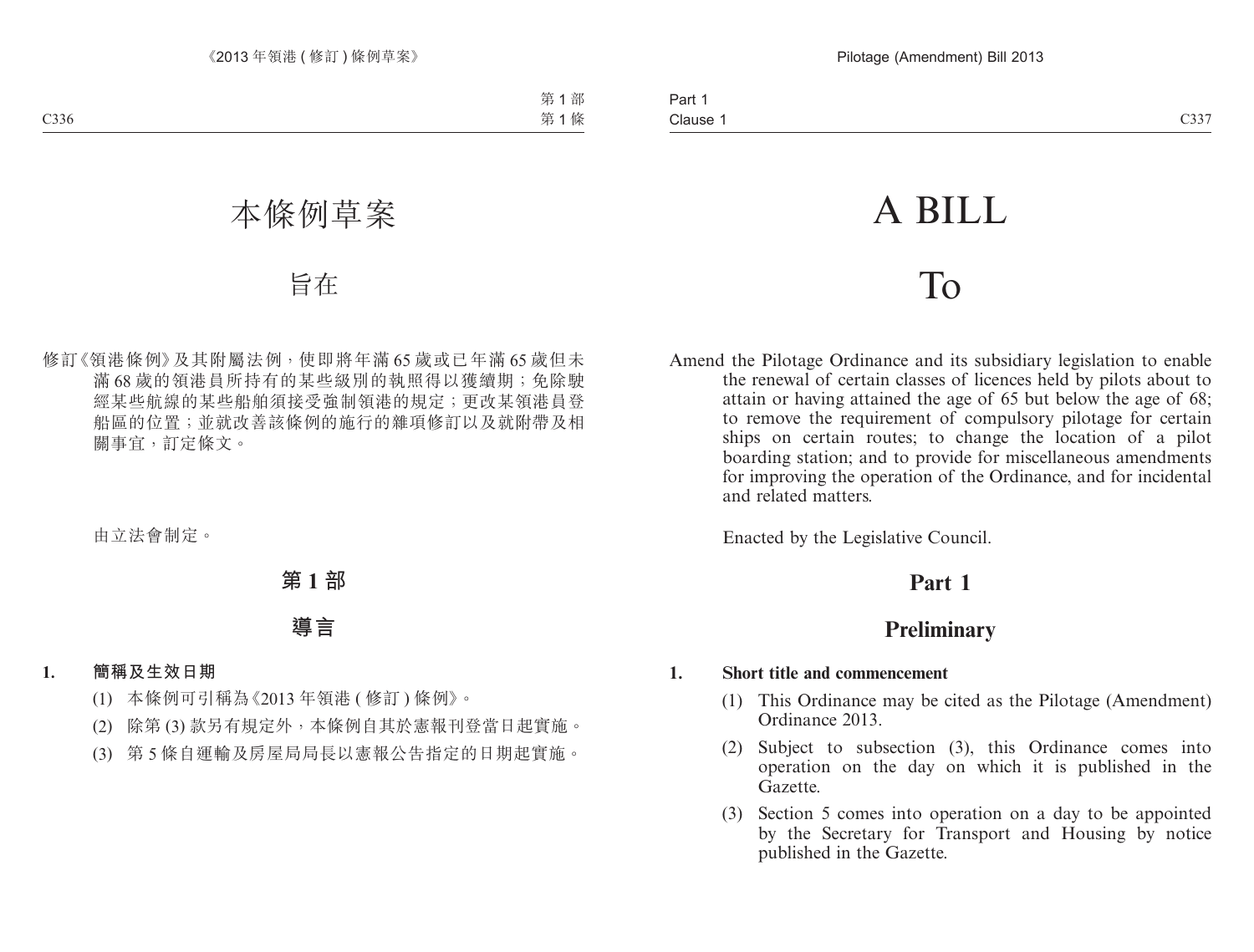| Part 1   |  |
|----------|--|
| Clause 2 |  |

### **2. Enactments amended**

The enactments specified in Parts 2, 3 and 4 are amended as set out in those Parts.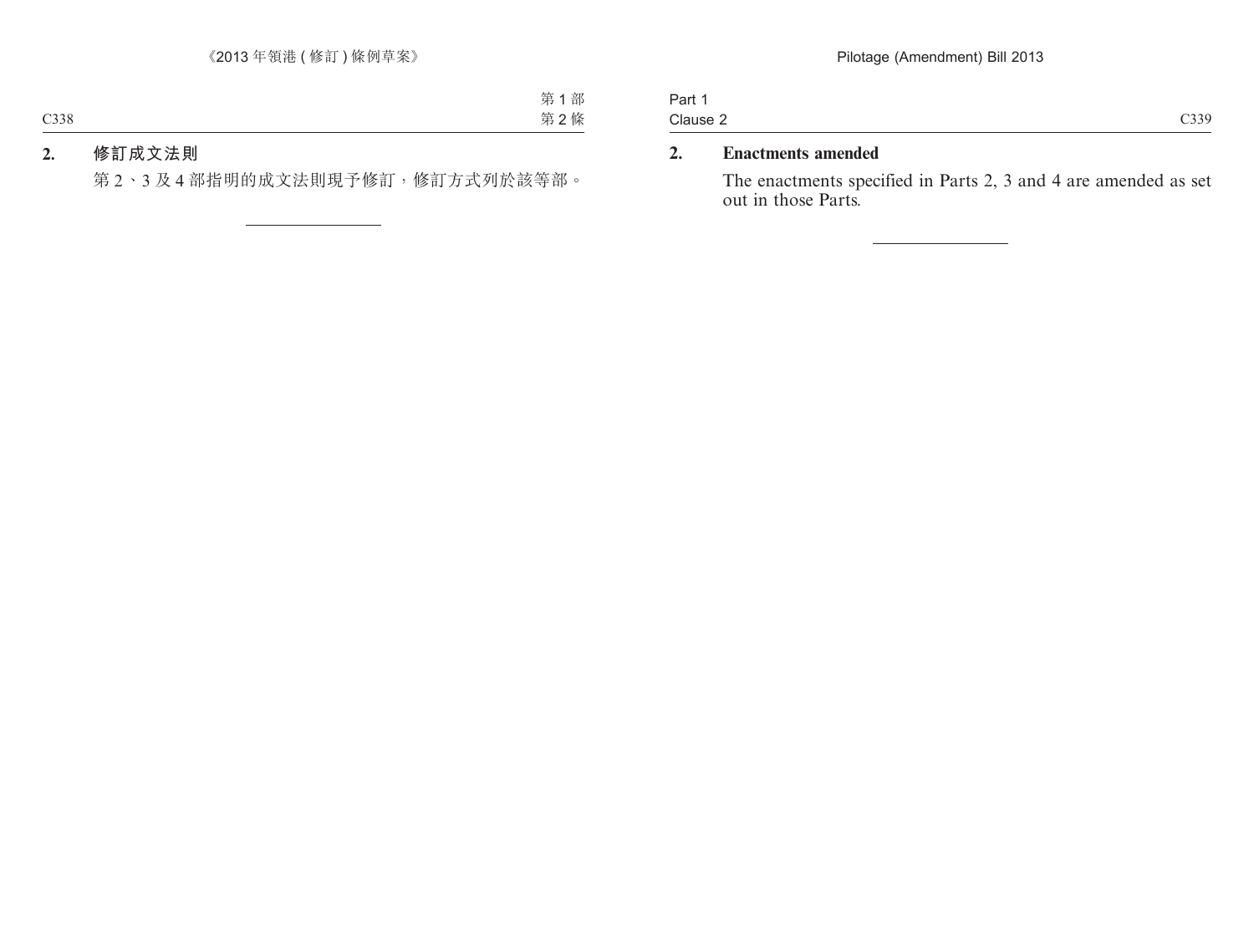### **Part 2**

# **Amendments to Pilotage Ordinance (Cap. 84)**

- **3. Section 4 amended (establishment of Pilotage Advisory Committee)**
	- (1) Section  $4(3)(a)$  and (b), English text—

**Repeal**

"interest"

### **Substitute**

"interests".

(2) After section  $4(3)(b)$ —

### **Add**

- "(ba) a person who, in the opinion of the Chief Executive, represents the interests of the shipping agencies;".
- (3) Section  $4(3)(c)$  to (h), English text—

### **Repeal**

"interest"

### **Substitute**

"interests".

# **4. Section 9A amended (extension of service beyond the age of 65)**

Section 9A(2)—

### **Repeal**

"issue or renew, as may be appropriate, to the applicant a Class IIC licence as prescribed in the Pilotage Order (Cap. 84 sub. leg.) valid"

### **Substitute**

"renew the applicant's licence".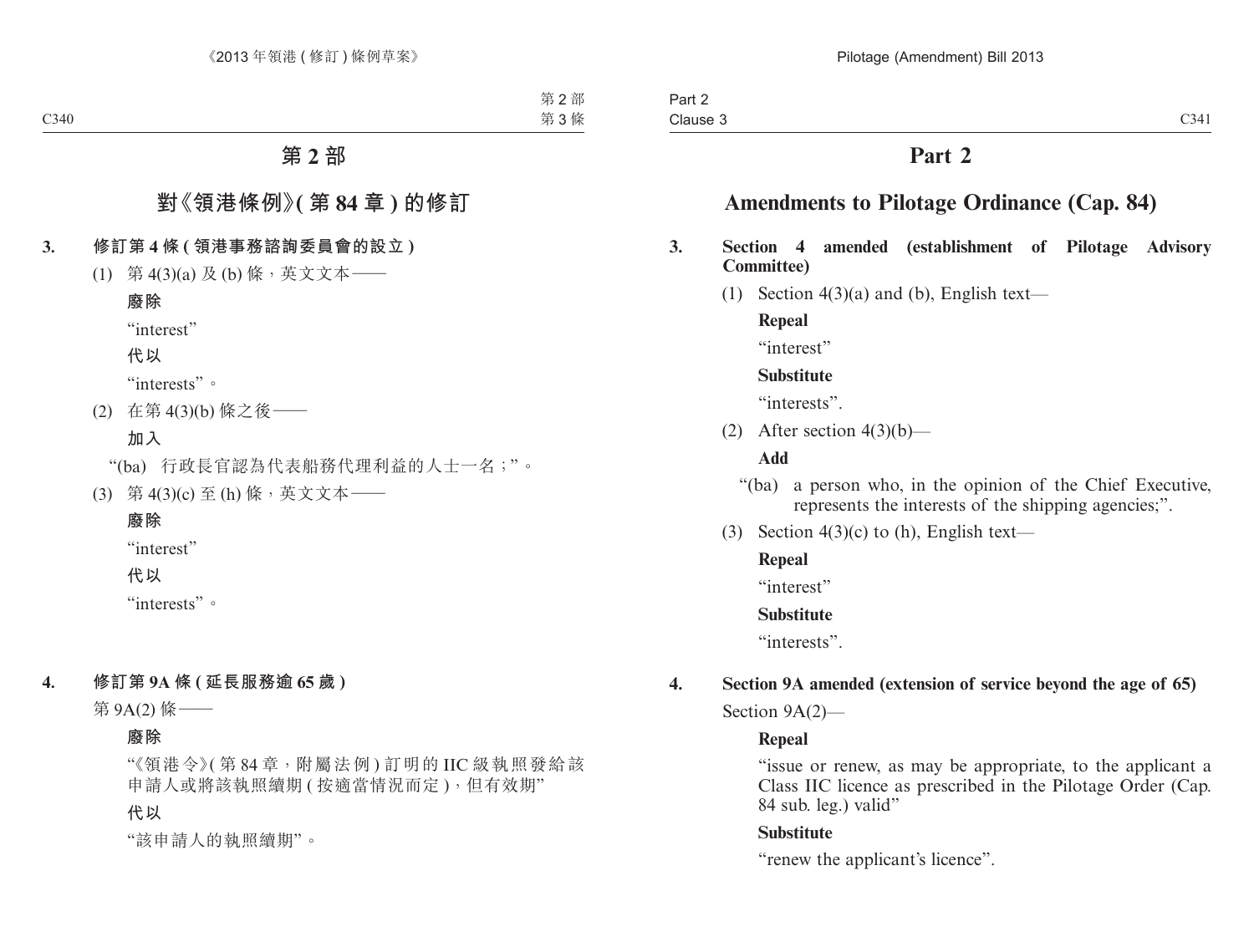| Part 2   |                  |
|----------|------------------|
| Clause 5 | C <sub>343</sub> |

### **5. Section 10D amended (exemption from compulsory pilotage)**

(1) Section 10D(3)—

### **Repeal**

"from compulsory pilotage if he is"

### **Substitute**

"other than one referred to in subsection (1) or (2) from compulsory pilotage if".

(2) After section 10D(4)—

### **Add**

"(5) If an officer of the Marine Department, on application for an exemption to be granted under subsection (2) or (3), has visited a ship or other site for assisting the Authority in considering whether or not to grant the exemption, the applicant for the exemption must pay the prescribed fee for the visit to the Authority.".

### **6. Section 10E amended (duty to report to Authority)**

Section  $10E(1)(a)(ii)$  and  $(2)(b)$ —

### **Repeal**

"registered".

### **7. Section 12 amended (information and assistance to pilot)**

Section  $12(1)(a)$ —

**Repeal** "registered".

### **8. Section 19A added**

After section 19— **Add**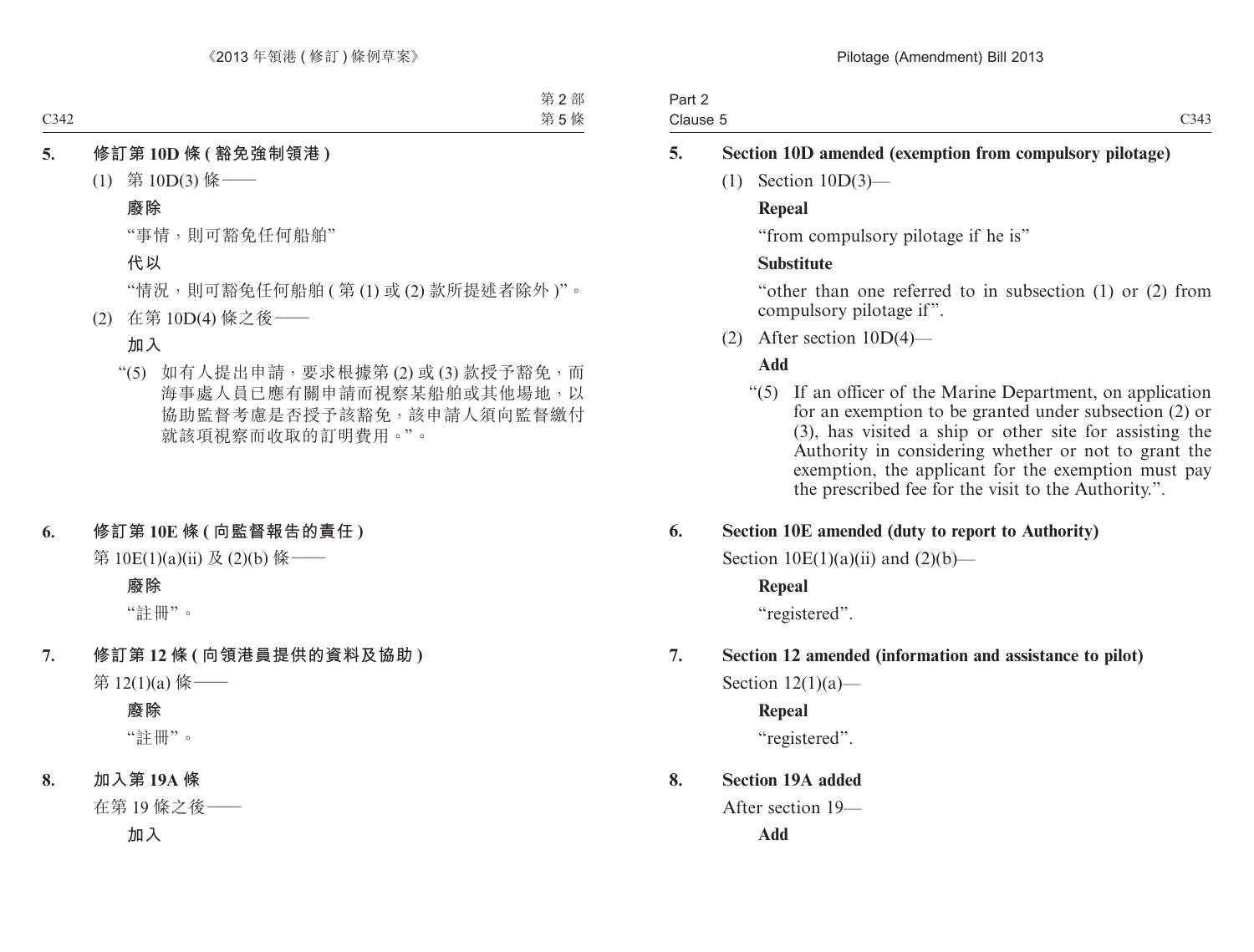|                              | Part 2<br>Clause 9 | C345                                                                                                                                                                                         |  |  |  |
|------------------------------|--------------------|----------------------------------------------------------------------------------------------------------------------------------------------------------------------------------------------|--|--|--|
|                              |                    | "19A. Remuneration of member of board of investigation                                                                                                                                       |  |  |  |
|                              |                    | (1)<br>A member of a board of investigation is to be<br>remunerated at a rate that takes account of the<br>amount of work done and time spent by the member<br>on the business of the board. |  |  |  |
|                              |                    | (2) The remuneration is to be determined by the Secretary<br>for Transport and Housing either generally from time<br>to time or specifically in a particular case.                           |  |  |  |
|                              |                    | Nothing in this section authorizes the payment of<br>(3)<br>remuneration to any person employed full time in any<br>office of emolument under the Government.".                              |  |  |  |
| 9.                           |                    | Schedule 1 amended (ships subject to compulsory pilotage)                                                                                                                                    |  |  |  |
| (1)<br>Schedule 1, item $1-$ |                    |                                                                                                                                                                                              |  |  |  |
|                              | Repeal             |                                                                                                                                                                                              |  |  |  |
|                              |                    | "registered".                                                                                                                                                                                |  |  |  |
|                              | (2)                | Schedule 1, item 2-                                                                                                                                                                          |  |  |  |
|                              |                    | Repeal                                                                                                                                                                                       |  |  |  |
|                              |                    | "registered".                                                                                                                                                                                |  |  |  |
|                              | (3)                | Schedule 1, item 2-                                                                                                                                                                          |  |  |  |
|                              |                    | <b>Repeal</b>                                                                                                                                                                                |  |  |  |
|                              |                    | ", and any container terminal specified in the Third<br>Schedule,".                                                                                                                          |  |  |  |
|                              | (4)                | Schedule 1, items 3, 4 and $5-$                                                                                                                                                              |  |  |  |
|                              |                    | Repeal                                                                                                                                                                                       |  |  |  |
|                              |                    | "registered".                                                                                                                                                                                |  |  |  |
|                              |                    |                                                                                                                                                                                              |  |  |  |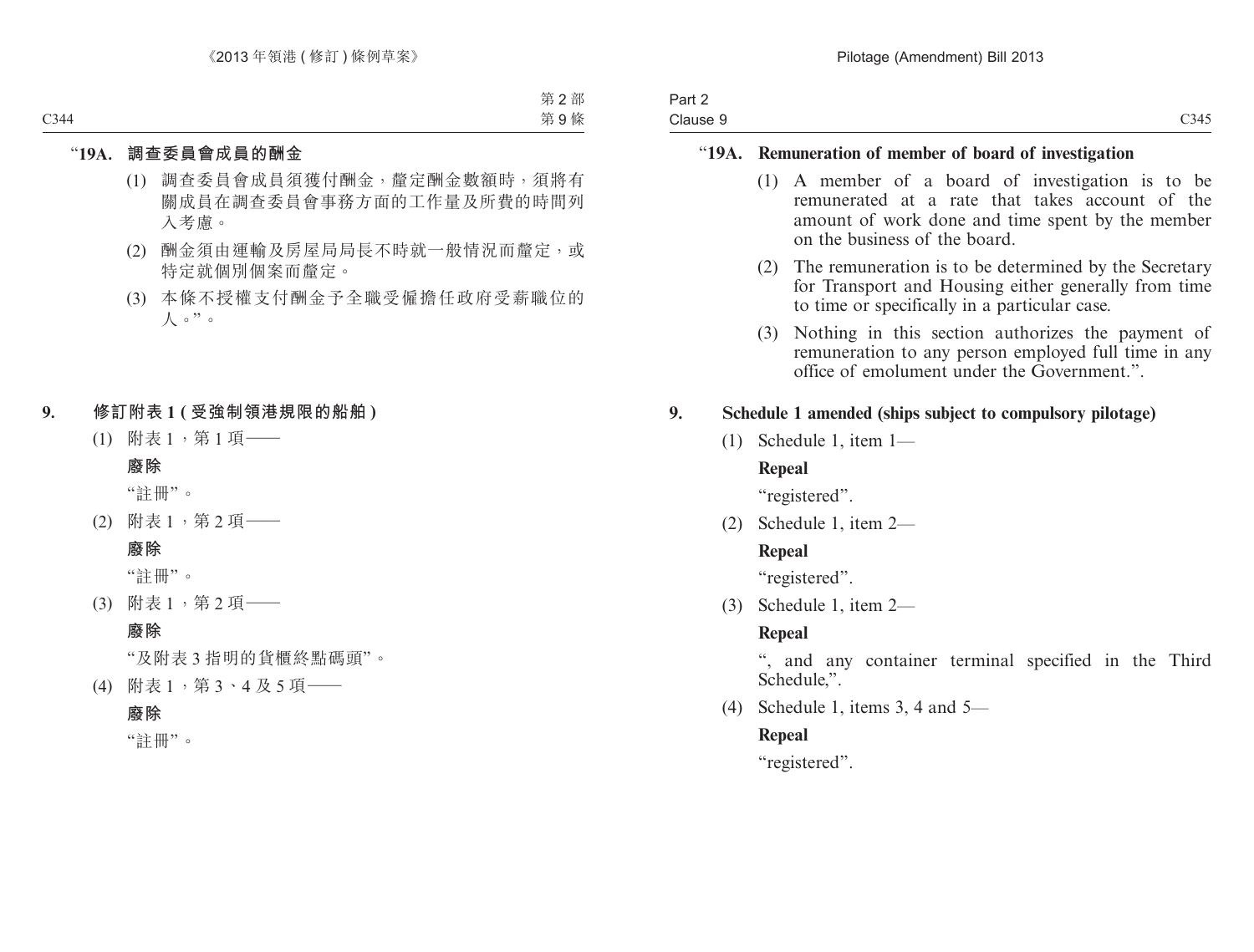| Part 2<br>Clause 10 |                                                                                               |                                          |                   |                     |                             |
|---------------------|-----------------------------------------------------------------------------------------------|------------------------------------------|-------------------|---------------------|-----------------------------|
| 10.                 | Schedule 2 amended (pilot boarding stations)<br>Schedule 2, item $3-$<br>Repeal<br>"latitude" | $22^{\circ}$                             | 23'               | 30''                | north,                      |
|                     | longitude<br><b>Substitute</b><br>"latitude<br>longitude                                      | $113^\circ$<br>$22^\circ$<br>$113^\circ$ | 53'<br>25'<br>53' | 30''<br>01''<br>12" | east."<br>north,<br>east.". |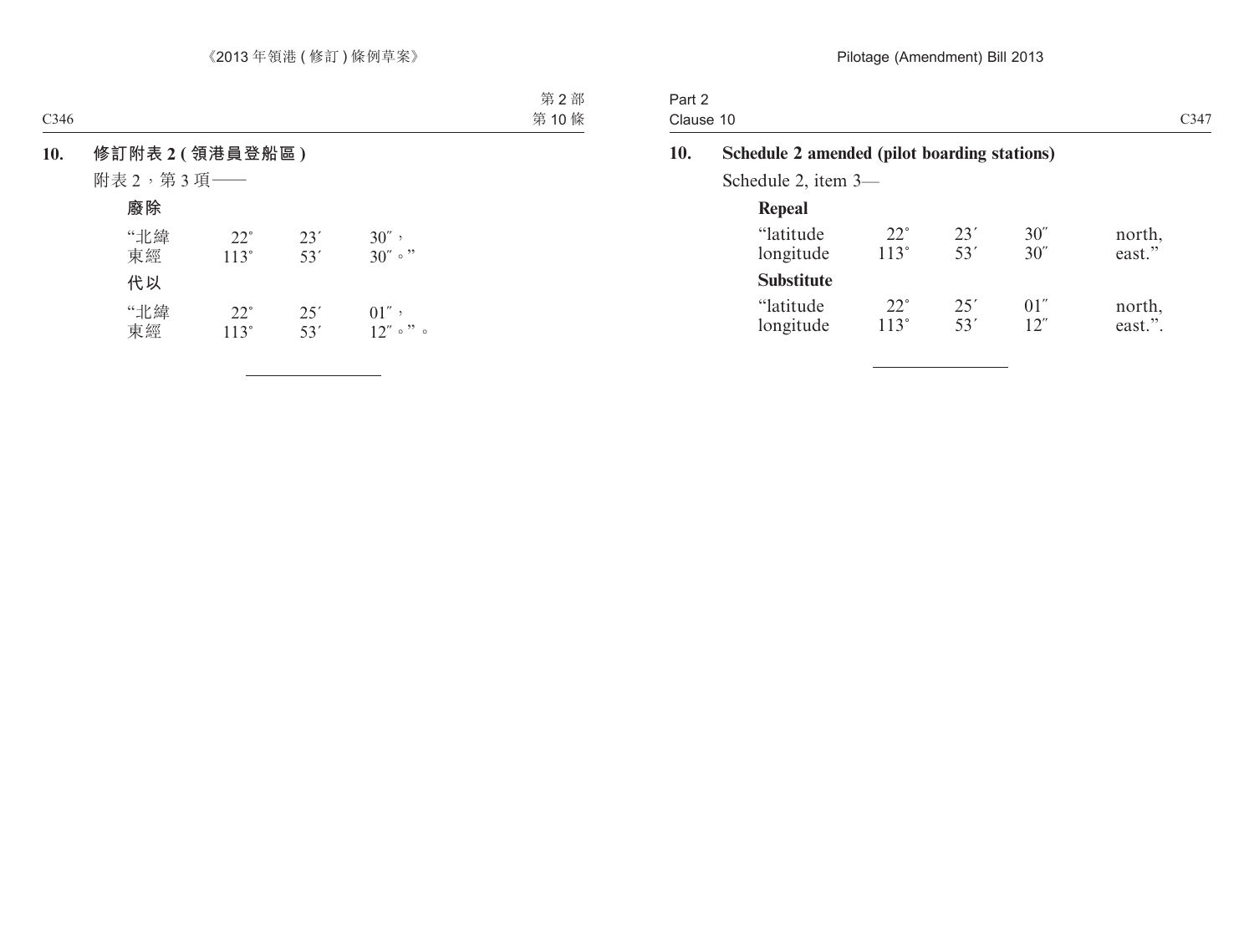### **Part 3**

# **Amendments to Pilotage Order (Cap. 84 sub. leg. C)**

### **11. Paragraph 9 amended (remuneration of apprentice pilots)**

Paragraph 9—

### **Repeal**

"shall be not less than \$15,000 per month which shall be payable by the Hong Kong Pilots Association Limited"

### **Substitute**

"must be not less than \$15,000 per month which is to be payable by the person who has recruited the registered apprentice pilot".

### **12. First Schedule amended (appropriate experience of applicant)**

(1) First Schedule, Table 1, item 1, second column—

### **Repeal**

"North Berth—

(Inner)

(Outer)"

### **Substitute**

"North Berth".

(2) First Schedule, Table 1, item 1, third column—

### **Repeal**

"or North (Inner) when another ship of any length was occupying South (Outer) or North (Outer)"

### **Substitute**

"when another ship of any length was occupying South (Outer)".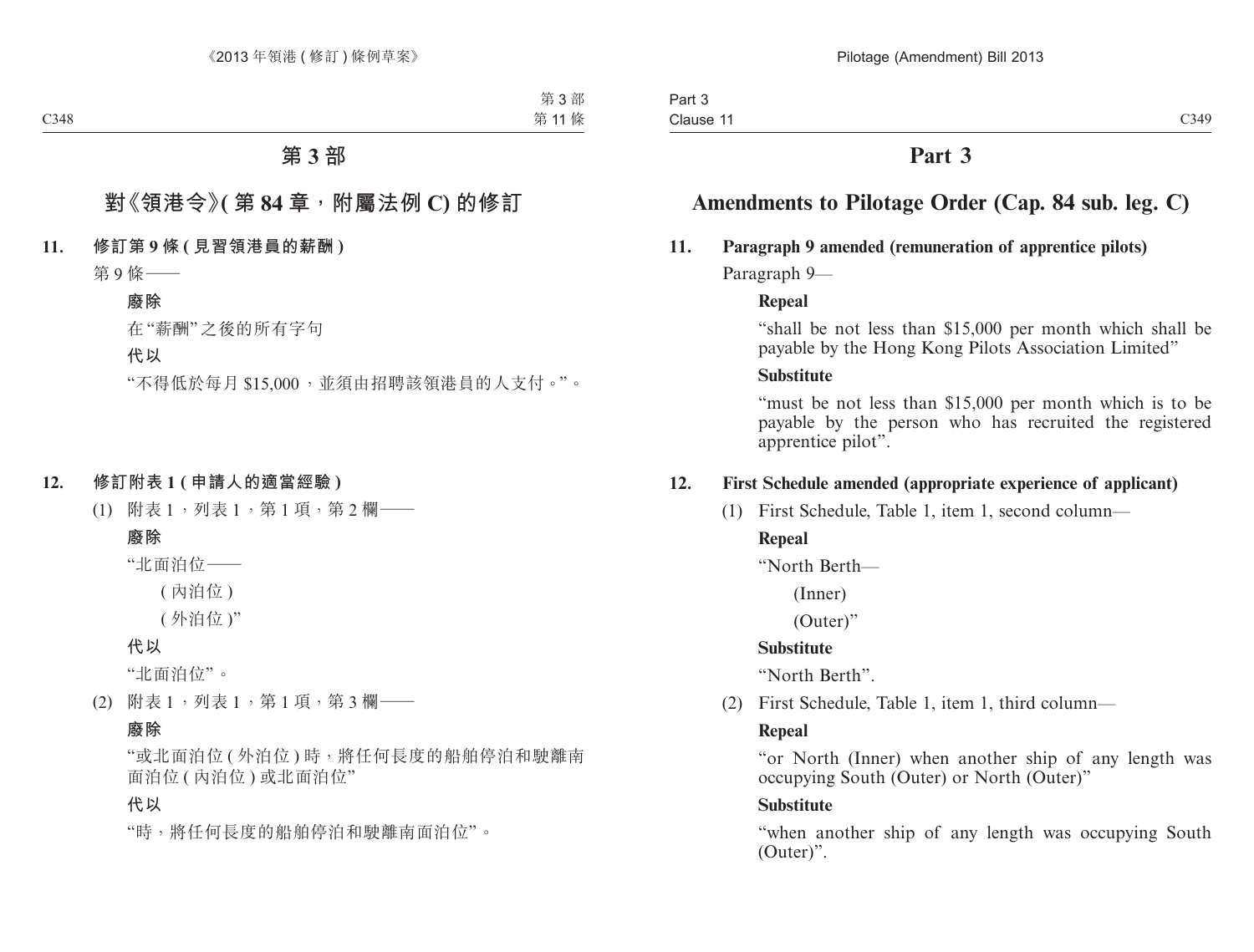| Part 3<br>Clause 12 |     |                                                 | C <sub>351</sub> |
|---------------------|-----|-------------------------------------------------|------------------|
|                     | (3) | First Schedule, Table 1, item 2, second column— |                  |
|                     |     | <b>Repeal</b>                                   |                  |
|                     |     | "Berth No. 9"                                   |                  |
|                     |     | <b>Substitute</b>                               |                  |
|                     |     | "Berth No. 9"                                   |                  |
|                     |     | Berth No. 15                                    |                  |
|                     |     | Berth No. 16                                    |                  |
|                     |     | Berth No. 17                                    |                  |
|                     |     | Berth No. 18                                    |                  |
|                     |     | Berth No. 19                                    |                  |
|                     |     | Berth No. 20".                                  |                  |
|                     |     |                                                 |                  |

(4) First Schedule, Table 1, item 2, third column—

### **Repeal**

"3 berthings and 3 unberthings (of which 1 berthing and 1 unberthing must have commenced during the hours between sunset and sunrise) of a ship of any length"

### **Substitute**

"2 berthings and 2 unberthings (of which 1 berthing and 1 unberthing must have commenced during the hours between sunset and sunrise) of a ship of any length".

(5) First Schedule, Table 1, item 4, second column—

### **Repeal**

"and west inner berth"

### **Substitute**

", west inner berth and No. 3 berth".

(6) First Schedule, Table 1, item 4, second column— **Repeal**

"(Shell inner LPG berth)"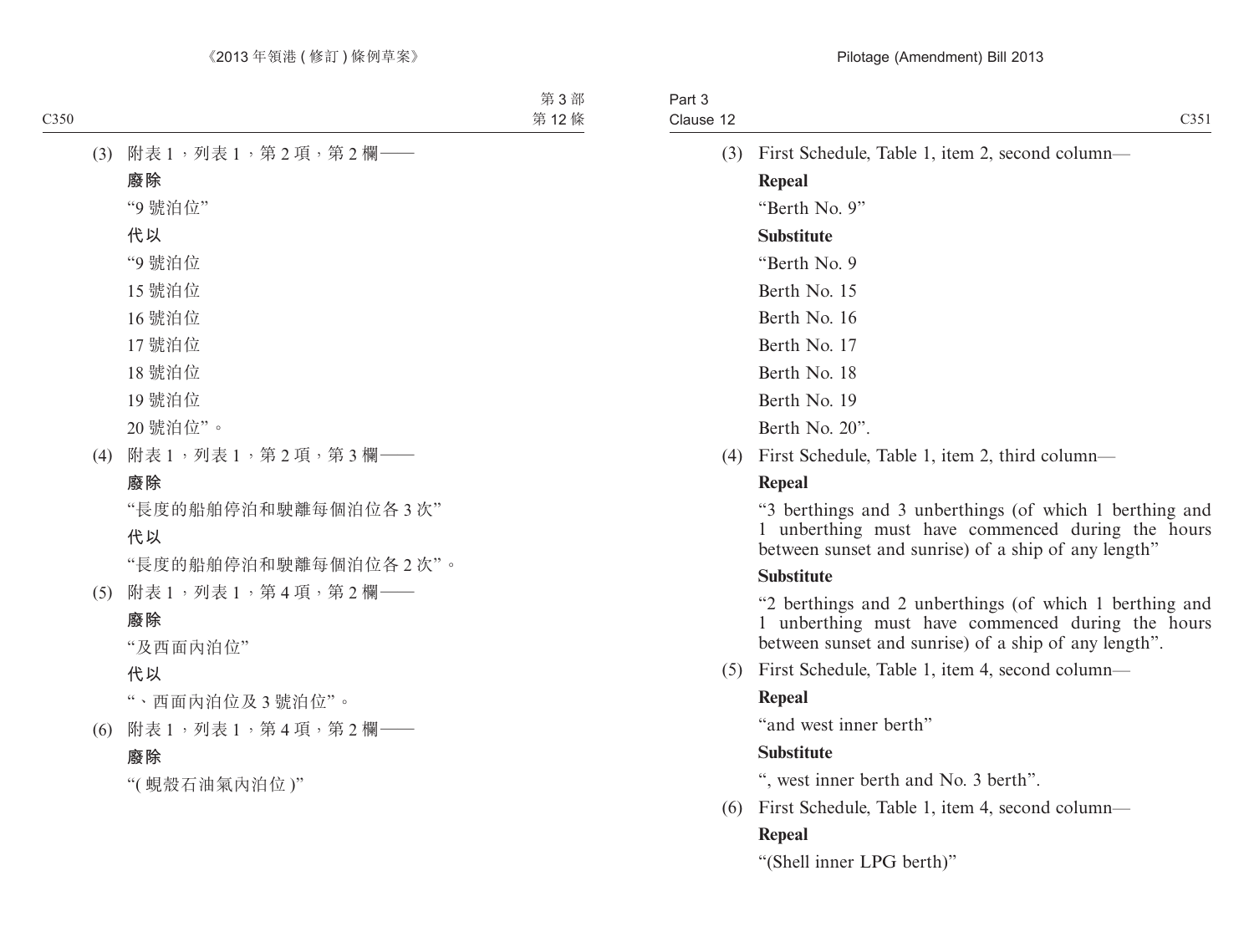Part 3 Clause 12

#### **Substitute**

"(Shell inner LPG berth) (Caltex LPG berth)".

(7) First Schedule, Table 1, item 4, second column—

#### **Repeal**

- "(Whampao)
- (Yiu Lian No. 1)"

#### **Substitute**

- "(United)
- (Yiu Lian No. 1)
- (Yiu Lian No. 3)".
- (8) First Schedule, Table 1—

### **Repeal item 5.**

(9) First Schedule, Table 1, item 7—

#### **Repeal**

"China Cement Company Wharf

3 berthings and 3 unberthings of a ship exceeding 168 metres in length."

#### **Substitute**

"China Cement Company Wharf

3 berthings and 3 unberthings of a ship exceeding 168 metres in length.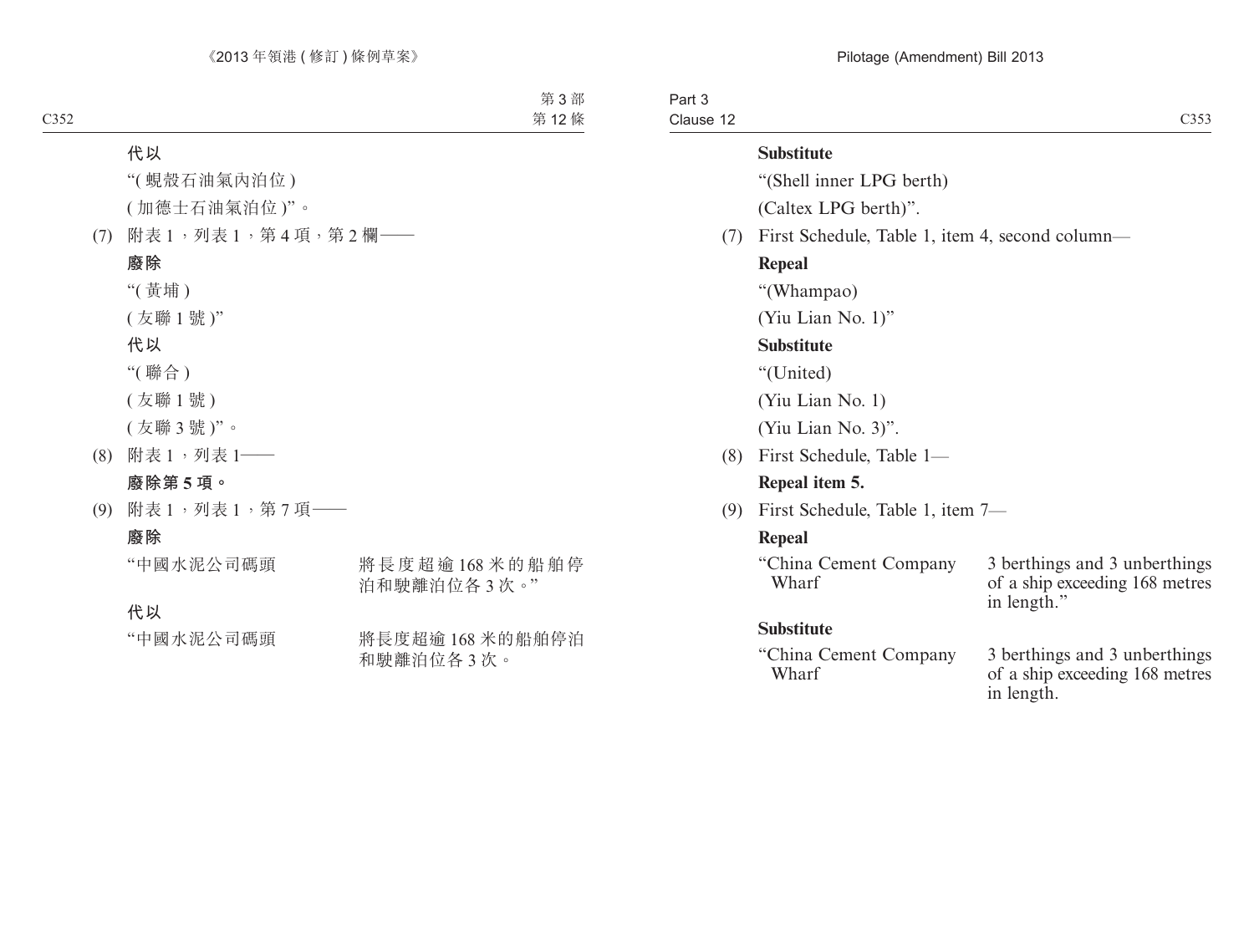| Permanent Aviation Fuel<br>Facility | 3 berthings and 3 unberthings<br>(of which 1 berthing and<br>unberthing must have<br>commenced during the hours<br>between sunset and sunrise)<br>of a ship of any length; and<br>1 berthing and 1 unberthing<br>of a ship exceeding 168 metres<br>in length when another ship of<br>the same length or longer was<br>occupying part of the berth. |
|-------------------------------------|----------------------------------------------------------------------------------------------------------------------------------------------------------------------------------------------------------------------------------------------------------------------------------------------------------------------------------------------------|
| Shiu Wing Steel Wharf               | 2 berthings and 2 unberthings<br>of a ship exceeding 168 metres<br>in length.".                                                                                                                                                                                                                                                                    |
|                                     |                                                                                                                                                                                                                                                                                                                                                    |

(10) First Schedule, Table 1, item 8, third column—

### **Repeal**

"of a ship exceeding 168 metres in length"

### **Substitute**

"(of which 1 berthing and 1 unberthing must have commenced during the hours between sunset and sunrise) of a ship exceeding 168 metres in length; and 1 berthing and 1 unberthing of a ship exceeding 168 metres in length when another ship of the same length or longer was occupying part of the berth".

(11) First Schedule, Table 1, item 8—

### **Repeal**

"Sok Kwu Wan—

Cement Wharf 1 berthing and 1 unberthing of a ship of any length.".

(12) First Schedule, Table 3, item 1, second column— **Repeal**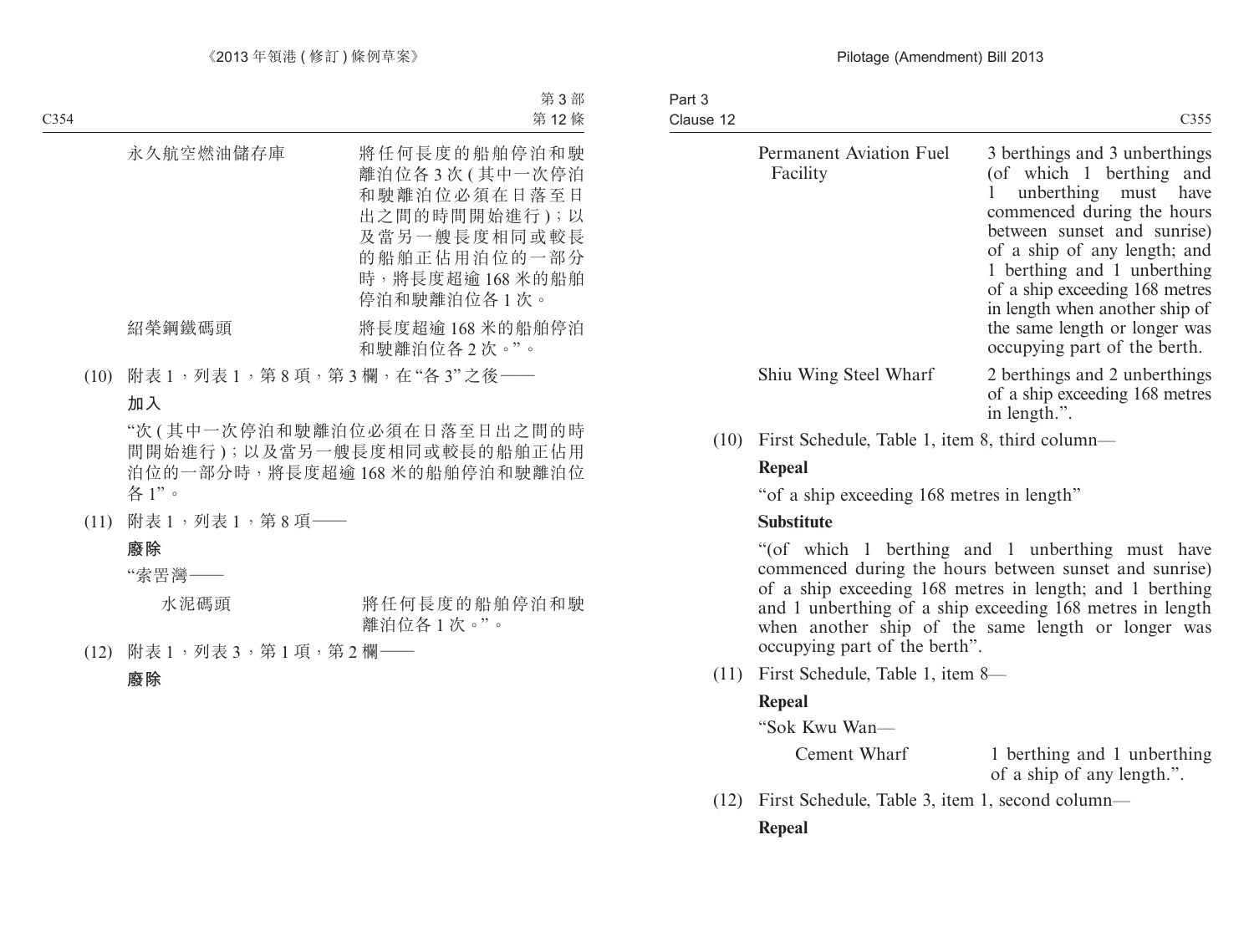| Part 3<br>Clause 12 |                                                 |  |                                                             | C <sub>357</sub> |  |
|---------------------|-------------------------------------------------|--|-------------------------------------------------------------|------------------|--|
|                     | "North Berth-                                   |  |                                                             |                  |  |
|                     | (Inner)                                         |  |                                                             |                  |  |
|                     | (Outer)"                                        |  |                                                             |                  |  |
|                     | <b>Substitute</b>                               |  |                                                             |                  |  |
|                     | "North Berth".                                  |  |                                                             |                  |  |
| (13)                | First Schedule, Table 3, item 2, second column— |  |                                                             |                  |  |
|                     | <b>Repeal</b>                                   |  |                                                             |                  |  |
|                     | "Berth No. 9"                                   |  |                                                             |                  |  |
|                     | <b>Substitute</b>                               |  |                                                             |                  |  |
|                     | "Berth No. 9                                    |  |                                                             |                  |  |
|                     | Berth No. 15                                    |  |                                                             |                  |  |
|                     | Berth No. 16                                    |  |                                                             |                  |  |
|                     | Berth No. 17                                    |  |                                                             |                  |  |
|                     | Berth No. 18                                    |  |                                                             |                  |  |
|                     | Berth No. 19                                    |  |                                                             |                  |  |
|                     | Berth No. 20".                                  |  |                                                             |                  |  |
| (14)                | First Schedule, Table 3, item 3—                |  |                                                             |                  |  |
|                     | <b>Repeal</b>                                   |  |                                                             |                  |  |
|                     | "H.K. United Dockyards<br>Seawalls Wharf        |  | 2 berthings and 2 unberthings<br>of a ship of any length."  |                  |  |
|                     | <b>Substitute</b>                               |  |                                                             |                  |  |
|                     | "H.K. United Dockyards<br>Seawalls Wharf        |  | 2 berthings and 2 unberthings<br>of a ship of any length at |                  |  |
|                     | Yiu Lian Seawalls Wharf                         |  | each wharf.".                                               |                  |  |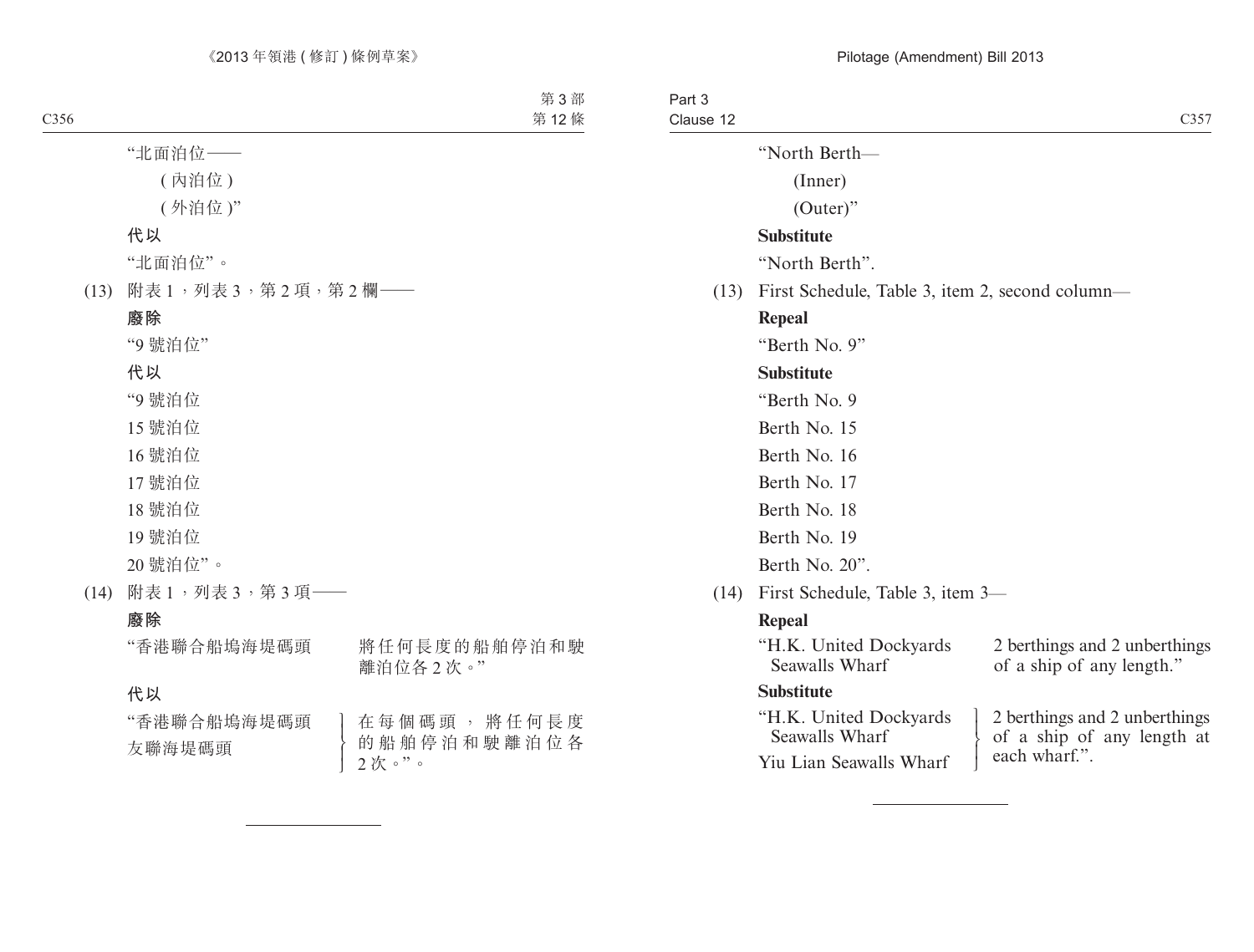## **Part 4**

## **Consequential Amendments to Pilotage (Dues) Order (Cap. 84 sub. leg. D)**

### **13. Schedule amended**

(1) The Schedule, Part 1, paragraph  $1(a)$ , (b), (c) and  $(d)$ — **Repeal**

"registered" (wherever appearing).

(2) The Schedule, Part 1, Notes, paragraph (c)— **Repeal**

"registered".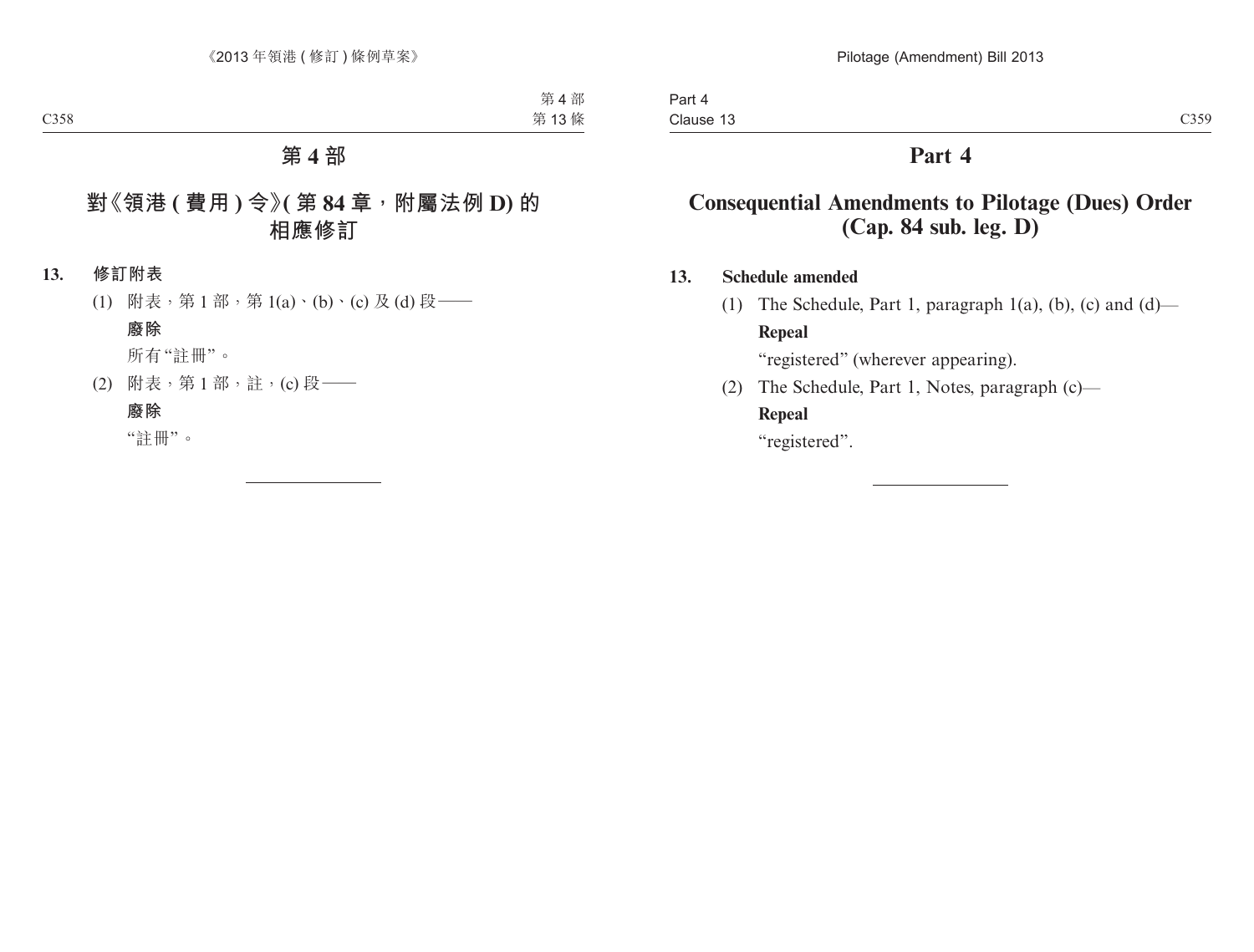The object of this Bill is to improve the operation of the Pilotage Ordinance (Cap. 84) (*the Ordinance*) and its subsidiary legislation.

- 2. Clause 1 sets out the short title and provides for commencement.
- 3. Clause 3 amends section 4 of the Ordinance to expand the representation of the Pilotage Advisory Committee by including a person who represents the interests of the shipping agencies.
- 4. Clause 4 amends section 9A(2) of the Ordinance so that the Pilotage Authority (*Authority*) may renew a licence of any class held by a pilot who applies under section 9A(1) of the Ordinance. This refers to a pilot who is about to attain the age of 65 years or who has attained the age of 65 years but has not attained the age of 68 years.
- 5. Clause 5 amends section 10D(3) of the Ordinance to provide that the Authority may exempt a ship other than one referred to in subsection (1) or (2). It also adds a new subsection (5) to section 10D of the Ordinance to provide that an applicant for an exemption under section  $10D(2)$  or (3) of the Ordinance must pay a prescribed fee to the Authority if an officer of the Marine Department has visited a ship or other site for assisting the Authority in considering whether or not to grant the exemption.
- 6. Clauses 6, 7, 9(1), (2) and (4) and 13 amend the term "gross registered tonnage" to "gross tonnage".
- 7. Clause 8 adds a new section 19A to the Ordinance to provide for remuneration of a member of the board of investigation.